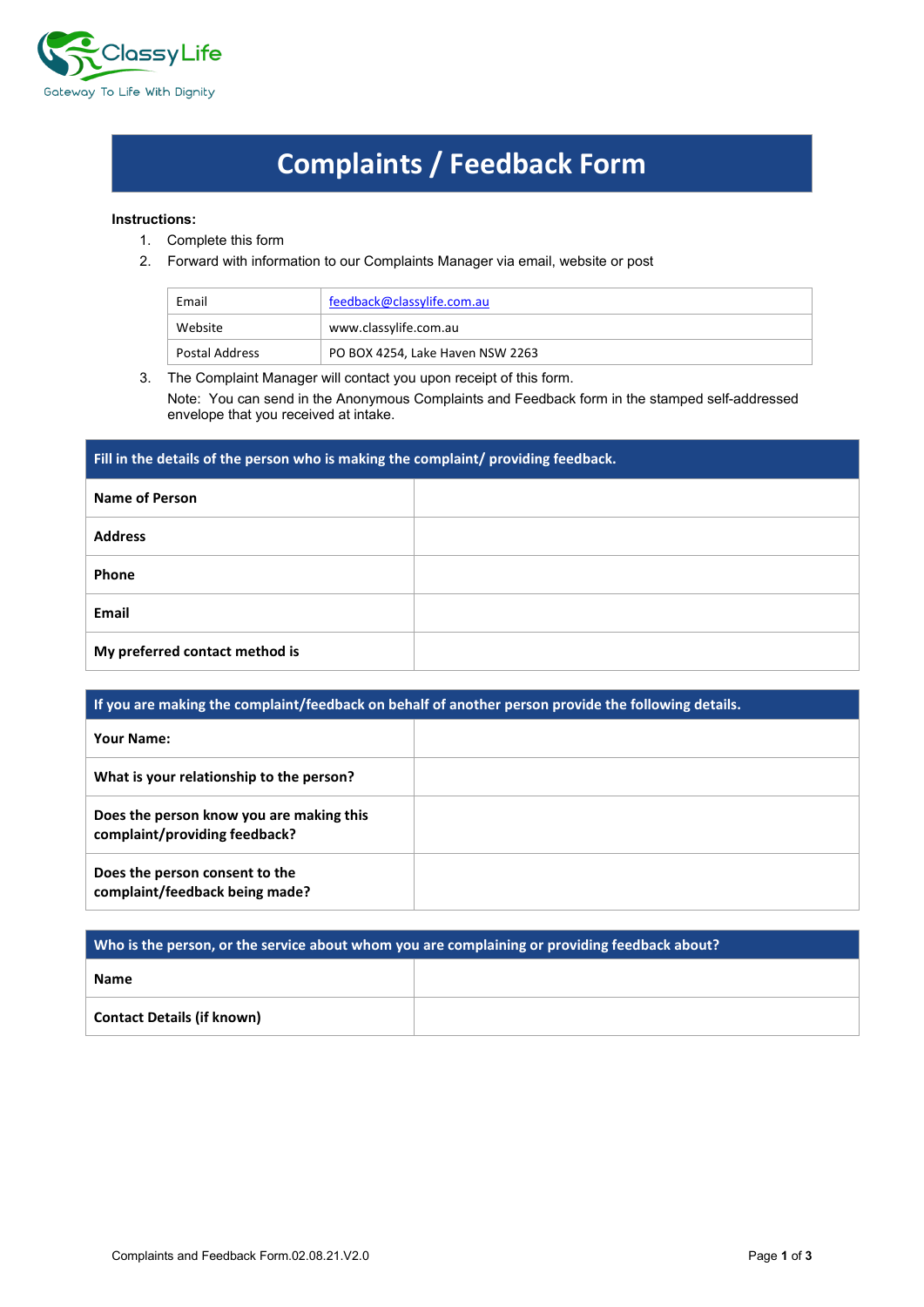

**What is your Complaint/Feedback about?**

**Provide some details to help us understand your concerns. You should include what happened, where it happened, time it happened and who was involved.**

*Supporting Information*

*Please attach copies of any documentation that may help us to investigate your complaint/feedback (for example letters, references, emails).*

**What outcomes are you seeking because of the complaint/feedback?**